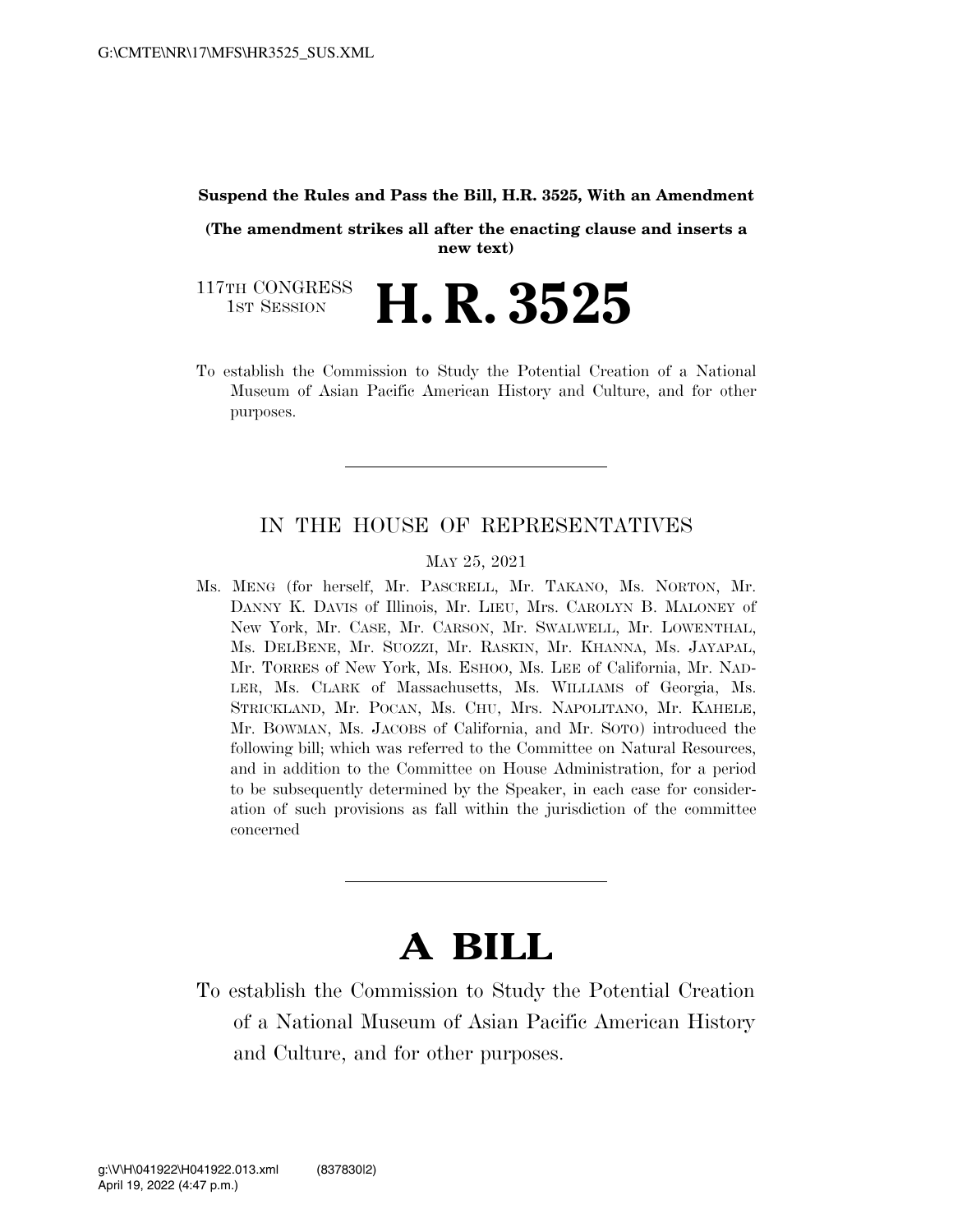*Be it enacted by the Senate and House of Representa-tives of the United States of America in Congress assembled,* 

## **SECTION 1. SHORT TITLE.**

 This Act may be cited as the ''Commission To Study the Potential Creation of a National Museum of Asian Pa-cific American History and Culture Act''.

## **SEC. 2. ESTABLISHMENT OF COMMISSION.**

 (a) IN GENERAL.—There is established the Commis- sion to Study the Potential Creation of a National Mu- seum of Asian Pacific American History and Culture (hereafter in this Act referred to as the ''Commission''). (b) MEMBERSHIP.—The Commission shall be com-

posed of 8 members, of whom—

- (1) 2 members shall be appointed by the major-
- ity leader of the Senate;
- (2) 2 members shall be appointed by the Speak-er of the House of Representatives;
- 18 (3) 2 members shall be appointed by the minor-ity leader of the Senate; and
- (4) 2 members shall be appointed by the minor-ity leader of the House of Representatives.

 (c) QUALIFICATIONS.—Members of the Commission shall be appointed to the Commission from among individ- uals, or representatives of institutions or entities, who pos-sess—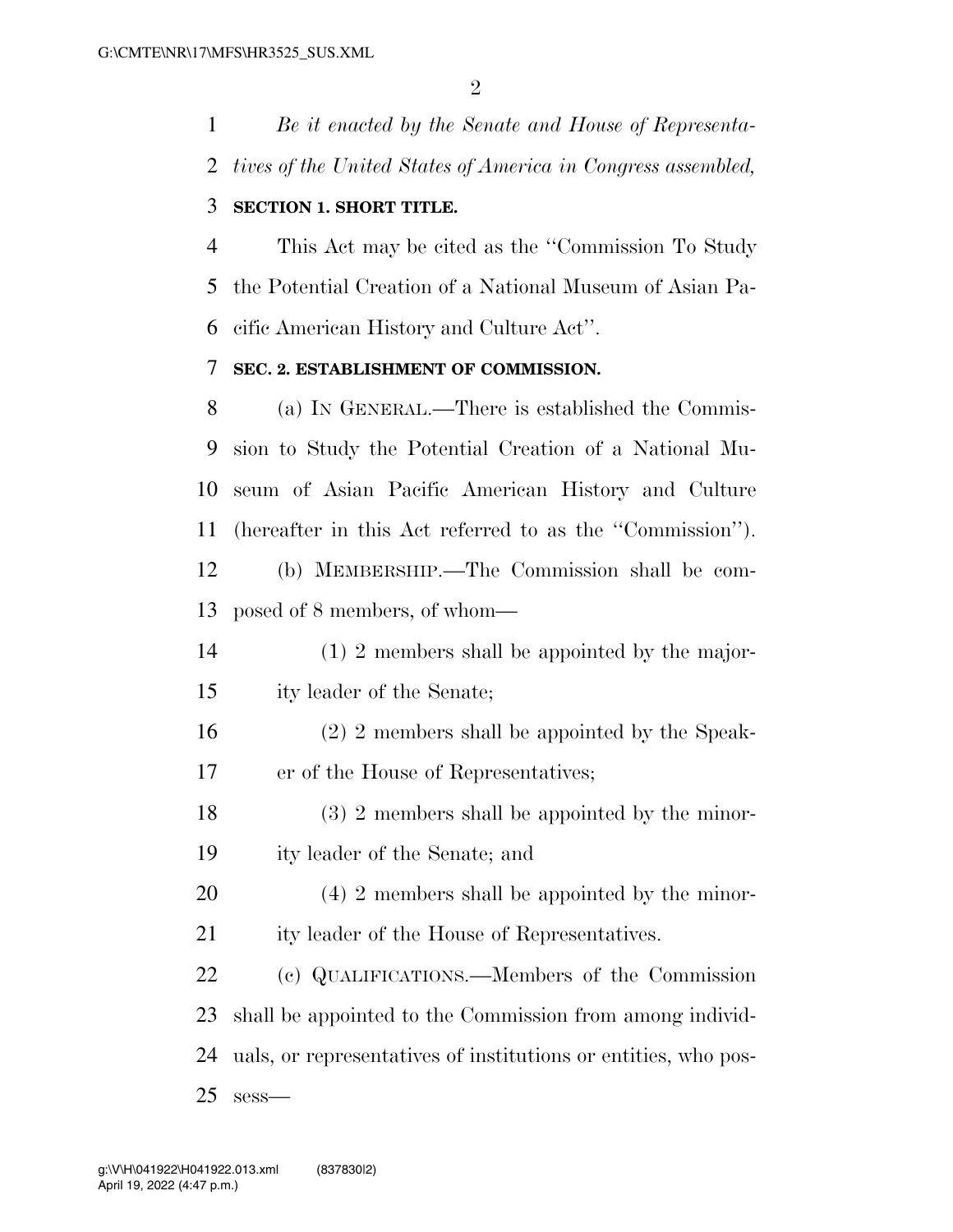| $\mathbf{1}$   | $(1)(A)$ a demonstrated commitment to the re-                |
|----------------|--------------------------------------------------------------|
| $\overline{2}$ | search, study, or promotion of Asian Pacific Amer-           |
| 3              | ican history, art, political or economic status, or cul-     |
| $\overline{4}$ | ture; and                                                    |
| 5              | $(B)(i)$ expertise in museum administration;                 |
| 6              | (ii) expertise in fundraising for nonprofit or cul-          |
| 7              | tural institutions;                                          |
| 8              | (iii) experience in the study and teaching of                |
| 9              | Asian Pacific American history;                              |
| 10             | (iv) experience in studying the issue of the rep-            |
| 11             | resentation of Asian Pacific Americans in art, life,         |
| 12             | history, and culture at the Smithsonian Institution;         |
| 13             | or                                                           |
| 14             | (v) extensive experience in public or elected                |
| 15             | service;                                                     |
| 16             | $(2)$ experience in the administration of, or the            |
| 17             | planning for, the establishment of, museums; or              |
| 18             | $(3)$ experience in the planning, design, or con-            |
| 19             | struction of museum facilities.                              |
| 20             | (d) DEADLINE FOR INITIAL APPOINTMENT.—The                    |
| 21             | initial members of the Commission shall be appointed not     |
| 22             | later than the date that is 90 days after the date of enact- |
| 23             | ment of this Act.                                            |
| 24             | (e) VACANCIES.—A vacancy in the Commission—                  |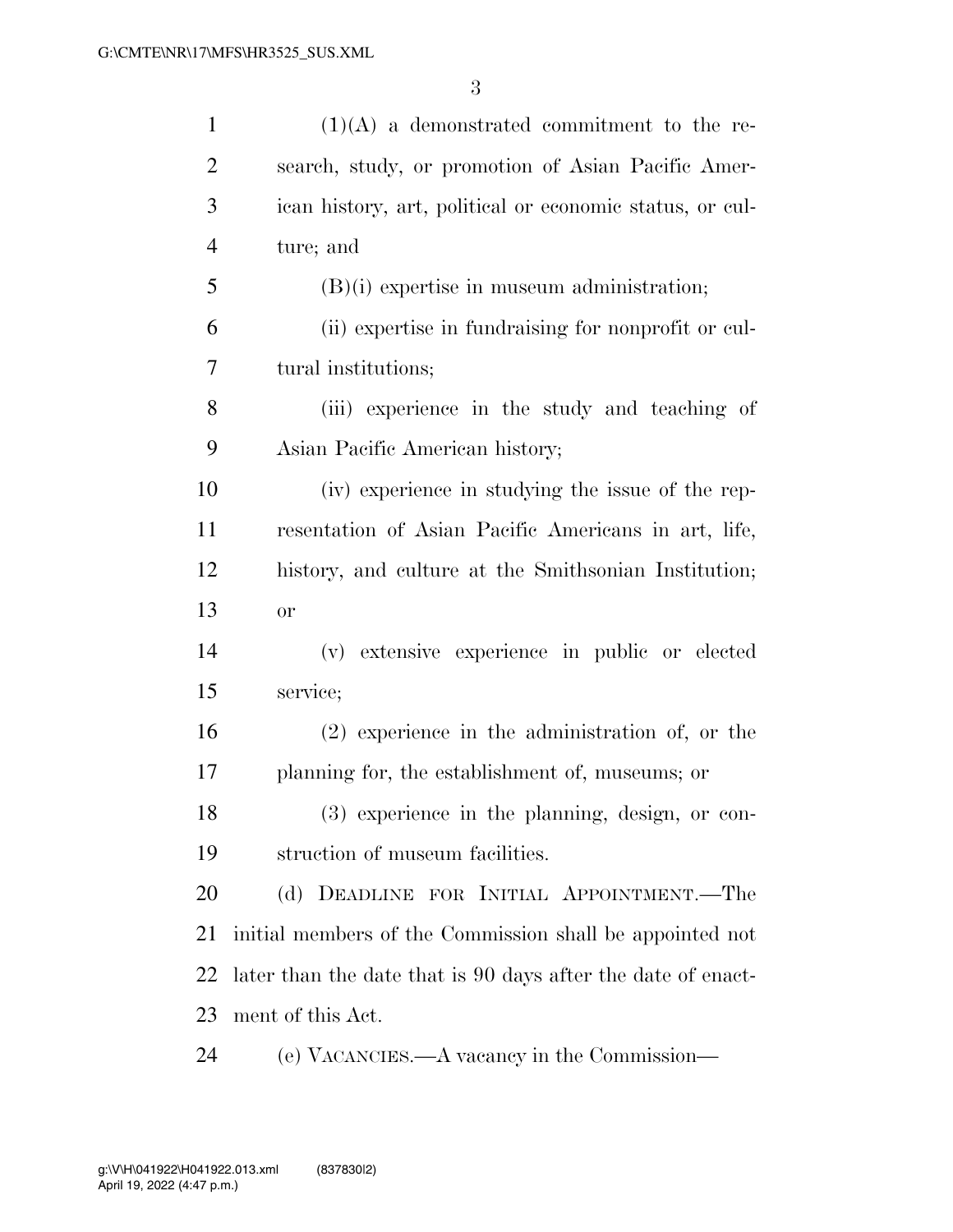(1) shall not affect the powers of the Commis-sion; and

 (2) shall be filled in the same manner as the original appointment was made.

 (f) CHAIRPERSON.—The Commission shall, by major- ity vote of all of the members, select 1 member of the Commission to serve as the Chairperson of the Commis-sion.

 (g) PROHIBITION.—No employee of the Federal Gov-ernment may serve as a member of the Commission.

### **SEC. 3. DUTIES OF THE COMMISSION.**

(a) REPORTS.—

 (1) PLAN OF ACTION.—The Commission shall submit to the President and Congress a report con- taining the recommendations of the Commission with respect to a plan of action regarding the feasi- bility of establishing and maintaining a National Museum of Asian Pacific American History and Cul- ture in Washington, DC, and its environs (hereafter in this Act referred to as the ''Museum'').

 (2) REPORT ON ISSUES.—The Commission shall submit to the President and Congress a report that addresses the following issues:

 (A) The availability and cost of collections to be acquired and housed in the Museum.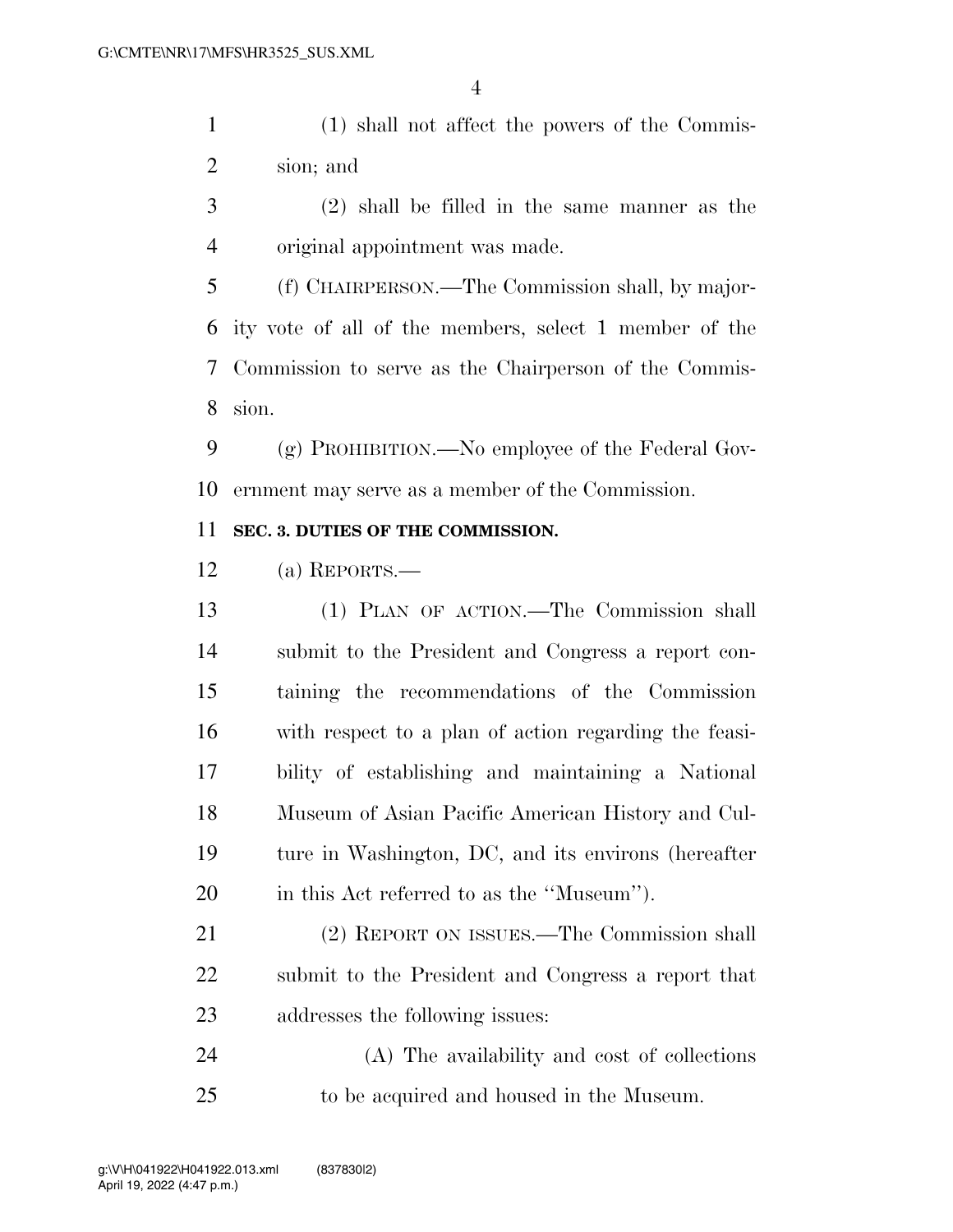| $\mathbf{1}$   | (B) The impact of the Museum on existing                |
|----------------|---------------------------------------------------------|
| $\overline{2}$ | Asian Pacific American history-related muse-            |
| 3              | ums.                                                    |
| $\overline{4}$ | (C) In consultation with the Smithsonian                |
| 5              | Institution, develop criteria for evaluating pos-       |
| 6              | sible locations for the Museum in Washington,           |
| 7              | DC, and its environs.                                   |
| 8              | (D) The feasibility of the Museum becom-                |
| 9              | ing part of the Smithsonian Institution, taking         |
| 10             | into account the Museum's potential impact on           |
| 11             | the Smithsonian's existing facilities mainte-           |
| 12             | nance backlog, collections storage needs, and           |
| 13             | identified construction or renovation costs for         |
| 14             | new or existing museums.                                |
| 15             | (E) The governance and organizational                   |
| 16             | structure from which the Museum should oper-            |
| 17             | ate.                                                    |
| 18             | (F) Best practices for engaging Asian Pa-               |
| 19             | cific Americans in the development and design           |
| 20             | of the Museum.                                          |
| 21             | (G) The cost of constructing, operating,                |
| 22             | and maintaining the Museum.                             |
| 23             | (3) DEADLINE.—The reports required under                |
| 24             | paragraphs $(1)$ and $(2)$ shall be submitted not later |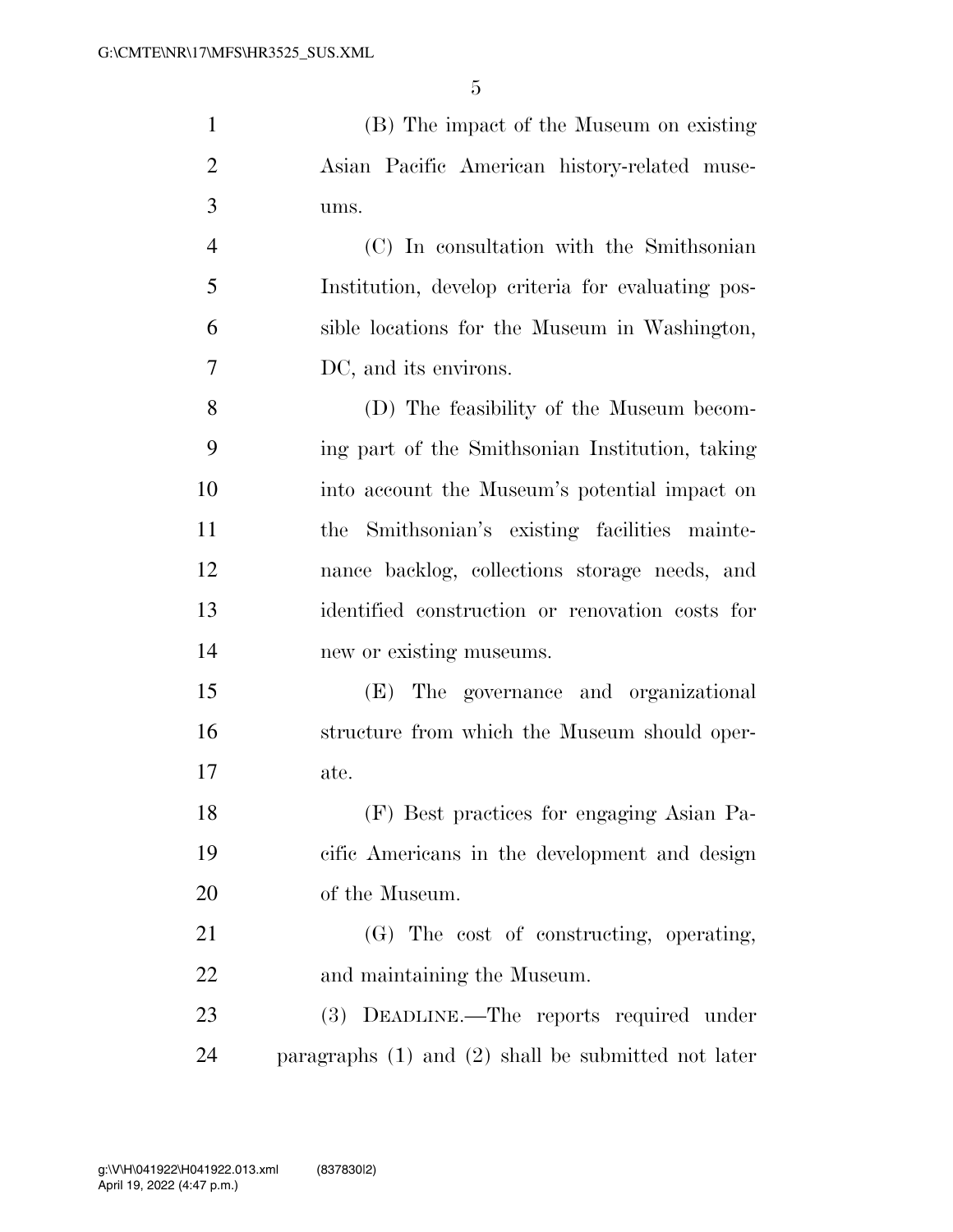|                | 6                                                      |
|----------------|--------------------------------------------------------|
| $\mathbf{1}$   | than the date that is 18 months after the date of      |
| $\overline{2}$ | the first meeting of the Commission.                   |
| 3              | (b) FUNDRAISING PLAN.—                                 |
| $\overline{4}$ | (1) IN GENERAL.—The Commission shall de-               |
| 5              | velop a fundraising plan that will address the ability |
| 6              | to support the establishment, operation, and mainte-   |
| 7              | nance of the Museum through contributions from         |
| 8              | the public.                                            |
| 9              | (2) CONSIDERATIONS.—In developing the fund-            |
| 10             | raising plan under paragraph (1), the Commission       |
| 11             | shall consider issues relating to funding the oper-    |
| 12             | ations and maintenance of the Museum in perpetuity     |
| 13             | without reliance on appropriations of Federal funds.   |
| 14             | (3) INDEPENDENT REVIEW.—The Commission                 |
| 15             | shall obtain an independent review of the viability of |
| 16             | the plan developed under paragraph (1) and such re-    |

 (4) SUBMISSION.—The Commission shall sub- mit the plan developed under paragraph (1) and the review conducted under paragraph (3) to the Com-mittees on House Administration, Natural Re-

view shall include an analysis as to whether the plan

is able to achieve the level of resources necessary to

fund the construction of the Museum and the oper-

ations and maintenance of the Museum in perpetuity

without reliance on appropriations of Federal funds.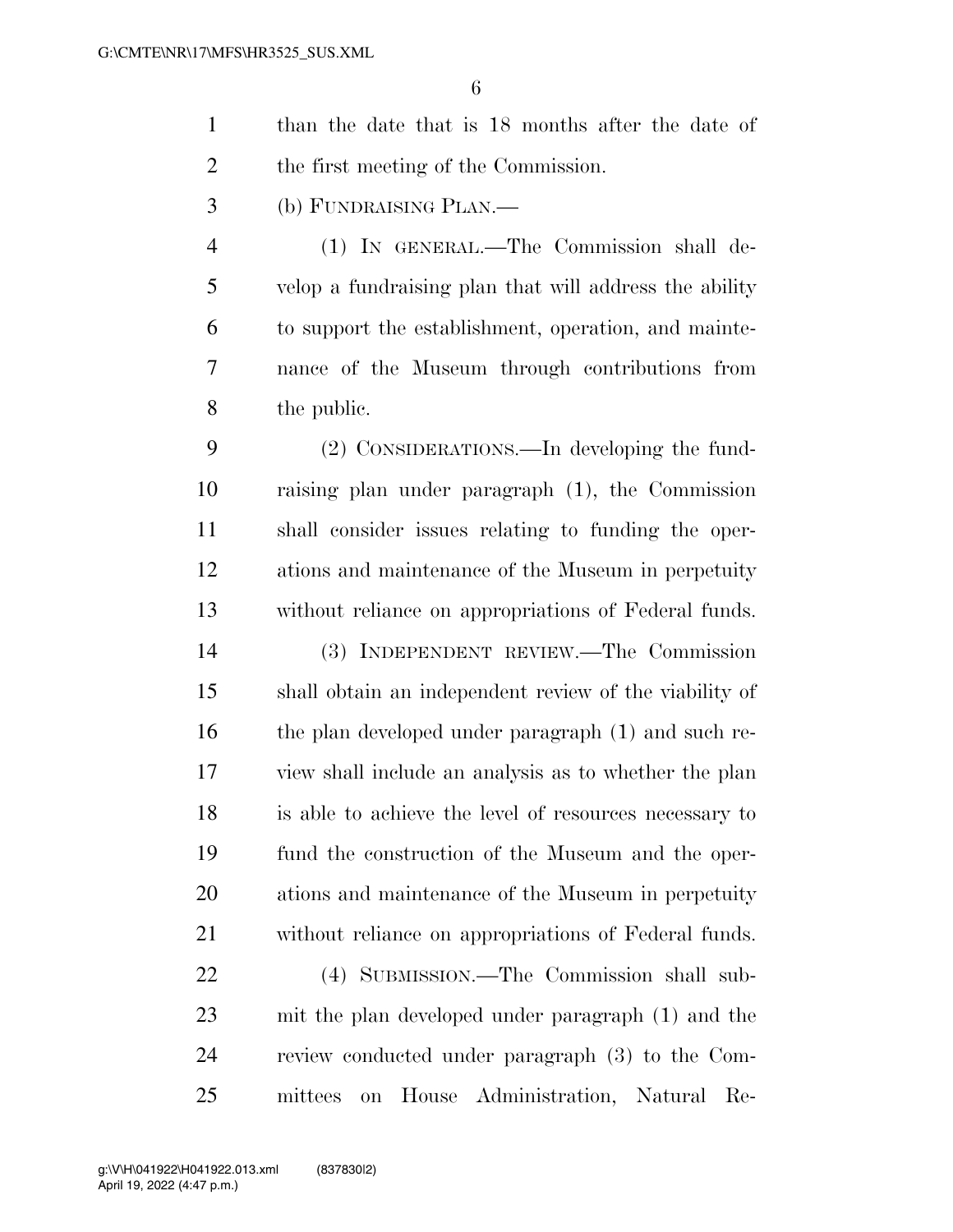sources, and Appropriations of the House of Rep- resentatives and the Committees on Rules and Ad- ministration, Energy and Natural Resources, and Appropriations of the Senate.

 (c) LEGISLATION TO CARRY OUT PLAN OF AC- TION.—Based on the recommendations contained in the report submitted under paragraphs (1) and (2) of sub- section (a), the Commission shall submit for consideration to the Committees on House Administration, Natural Re- sources, and Appropriations of the House of Representa- tives and the Committees on Rules and Administration, Energy and Natural Resources, and Appropriations of the Senate recommendations for a legislative plan of action on the feasibility of establishing and constructing the Mu-seum.

 (d) NATIONAL CONFERENCE.—Not later than 18 months after the date on which the initial members of the Commission are appointed under section 2, the Commis- sion may, in carrying out the duties of the Commission under this section, convene a national conference relating to the Museum, to be comprised of individuals committed to the advancement of the life, art, history, and culture of Asian Pacific Americans.

#### **SEC. 4. ADMINISTRATIVE PROVISIONS.**

(a) COMPENSATION.—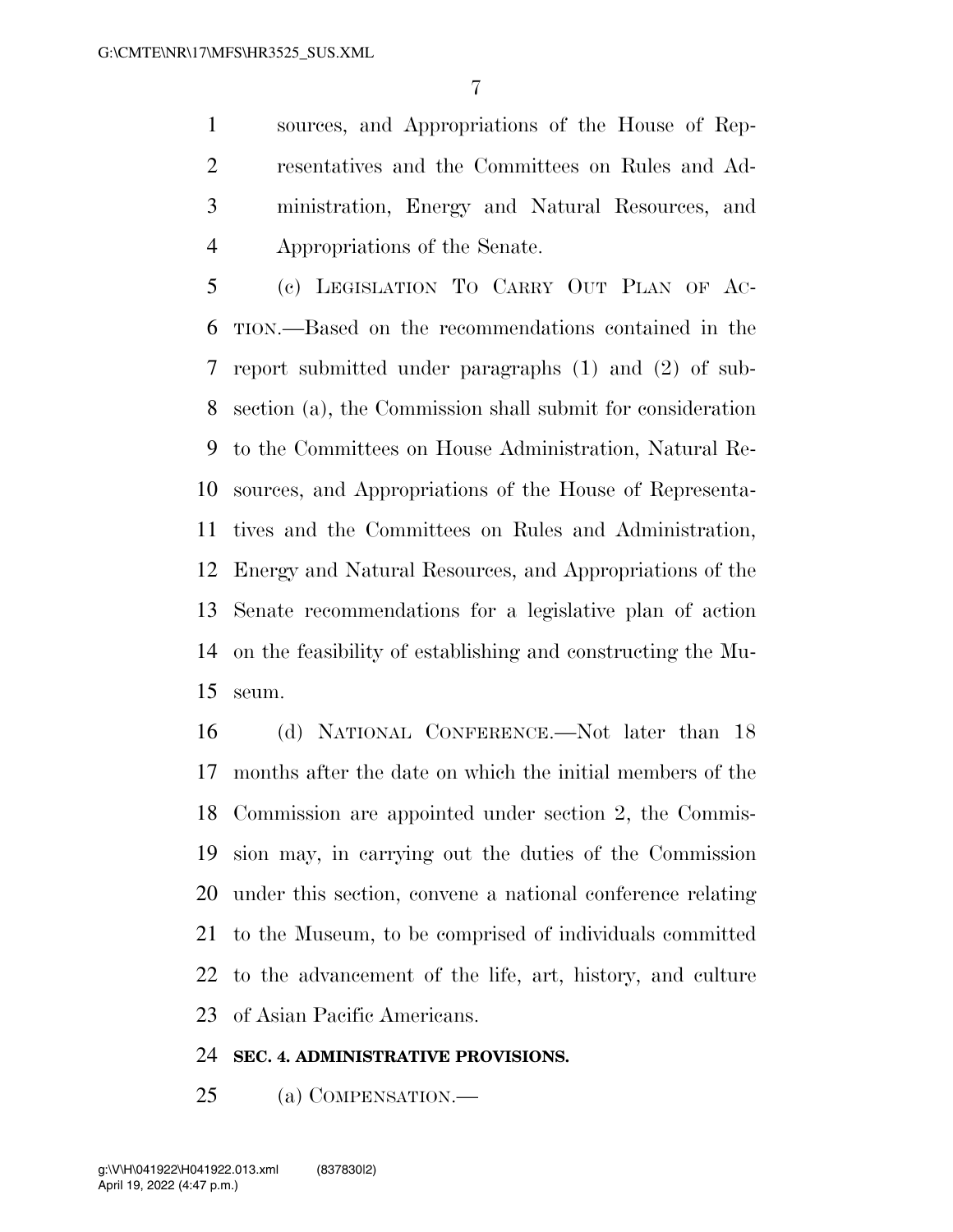| $\mathbf{1}$   | $(1)$ IN GENERAL.—A member of the Commis-                  |
|----------------|------------------------------------------------------------|
| $\overline{2}$ | $sion$ —                                                   |
| 3              | (A) shall not be considered to be a Federal                |
| $\overline{4}$ | employee for any purpose by reason of service              |
| 5              | on the Commission; and                                     |
| 6              | (B) shall serve without pay.                               |
| 7              | (2) TRAVEL EXPENSES.—A member of the                       |
| 8              | Commission shall be allowed a per diem allowance           |
| 9              | for travel expenses, at rates consistent with those        |
| 10             | authorized under subchapter I of chapter 57 of title       |
| 11             | 5, United States Code.                                     |
| 12             | (3) GIFTS, BEQUESTS, AND DEVISES.—The                      |
| 13             | Commission may solicit, accept, use, and dispose of        |
| 14             | gifts, bequests, or devises of money, services, or real    |
| 15             | or personal property for the purpose of aiding or fa-      |
| 16             | cilitating the work of the Commission.                     |
| 17             | (4) FEDERAL ADVISORY COMMITTEE ACT.—The                    |
| 18             | Commission shall not be subject to the Federal Advi-       |
| 19             | sory Committee Act (5 U.S.C. App.).                        |
| 20             | (b) TERMINATION.—The Commission shall terminate            |
| 21             | on the date that is 30 days after the date on which the    |
| 22             | final versions of the reports required under section 3 are |
| 23             | submitted.                                                 |
| 24             | $(e)$ FUNDING.—                                            |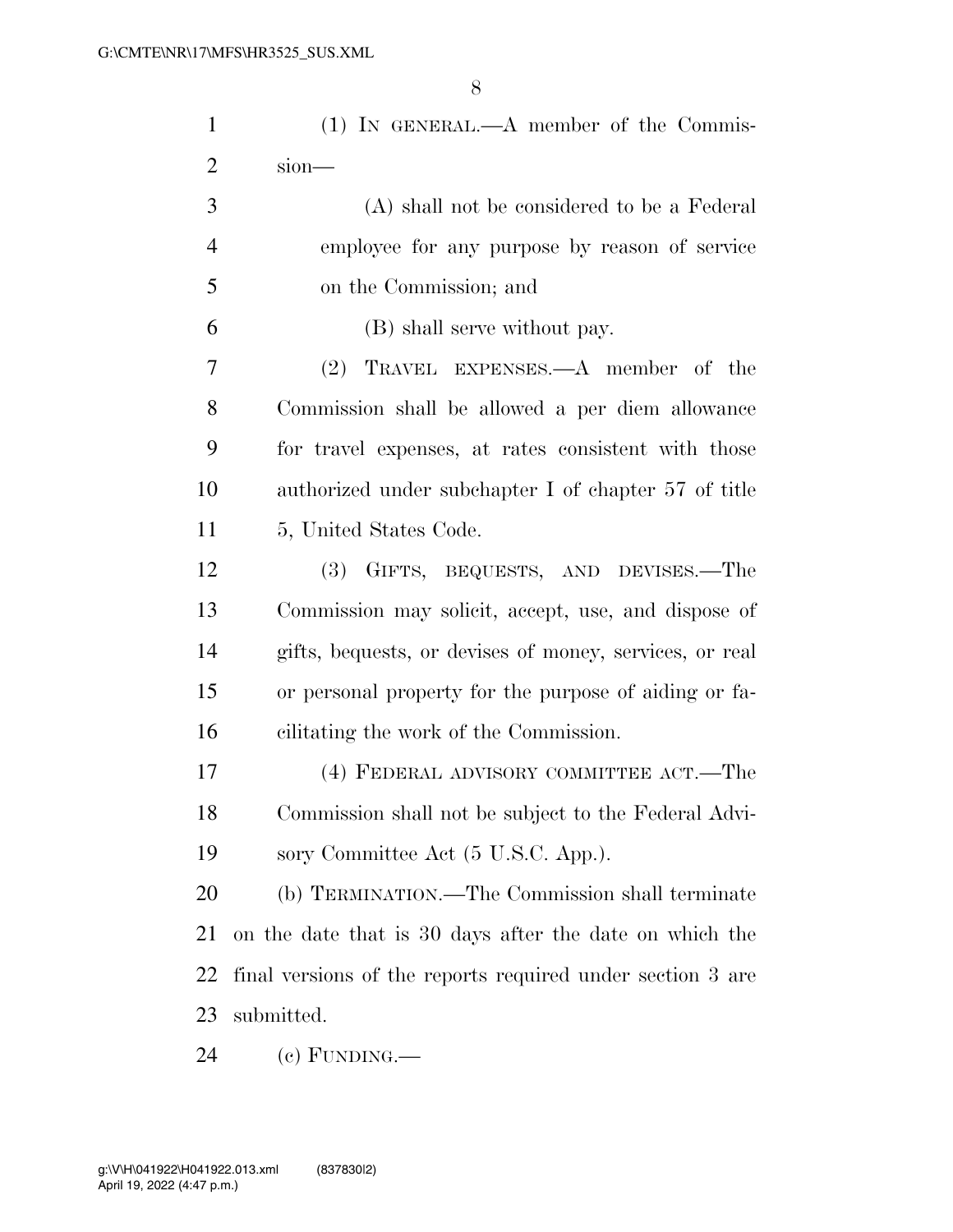| $\mathbf{1}$   | (1) IN GENERAL.—The Commission shall be                 |
|----------------|---------------------------------------------------------|
| $\overline{2}$ | solely responsible for acceptance of contributions for, |
| 3              | and payment of the expenses of, the Commission.         |
| $\overline{4}$ | (2) PROHIBITION.—No Federal funds may be                |
| 5              | obligated to carry out this Act.                        |
| 6              | (d) DIRECTOR AND STAFF OF COMMISSION.—                  |
| 7              | $(1)$ DIRECTOR AND STAFF.—                              |
| 8              | (A) IN GENERAL.—The Commission may                      |
| 9              | employ and compensate an executive director             |
| 10             | and any other additional personnel that are             |
| 11             | necessary to enable the Commission to perform           |
| 12             | the duties of the Commission.                           |
| 13             | (B) RATES OF PAY.—Rates of pay for per-                 |
| 14             | sons employed under subparagraph (A) shall be           |
| 15             | consistent with the rates of pay allowed for em-        |
| 16             | ployees of a temporary organization under sec-          |
| 17             | tion 3161 of title 5, United States Code.               |
| 18             | (2) NOT FEDERAL EMPLOYMENT. Any indi-                   |
| 19             | vidual employed under this section shall not be con-    |
| 20             | sidered a Federal employee for the purpose of any       |
| 21             | law governing Federal employment.                       |
| 22             | $(3)$ TECHNICAL ASSISTANCE.—                            |
| 23             | (A) IN GENERAL.—Subject to subpara-                     |
| 24             | graph (B), on request of the Commission, the            |